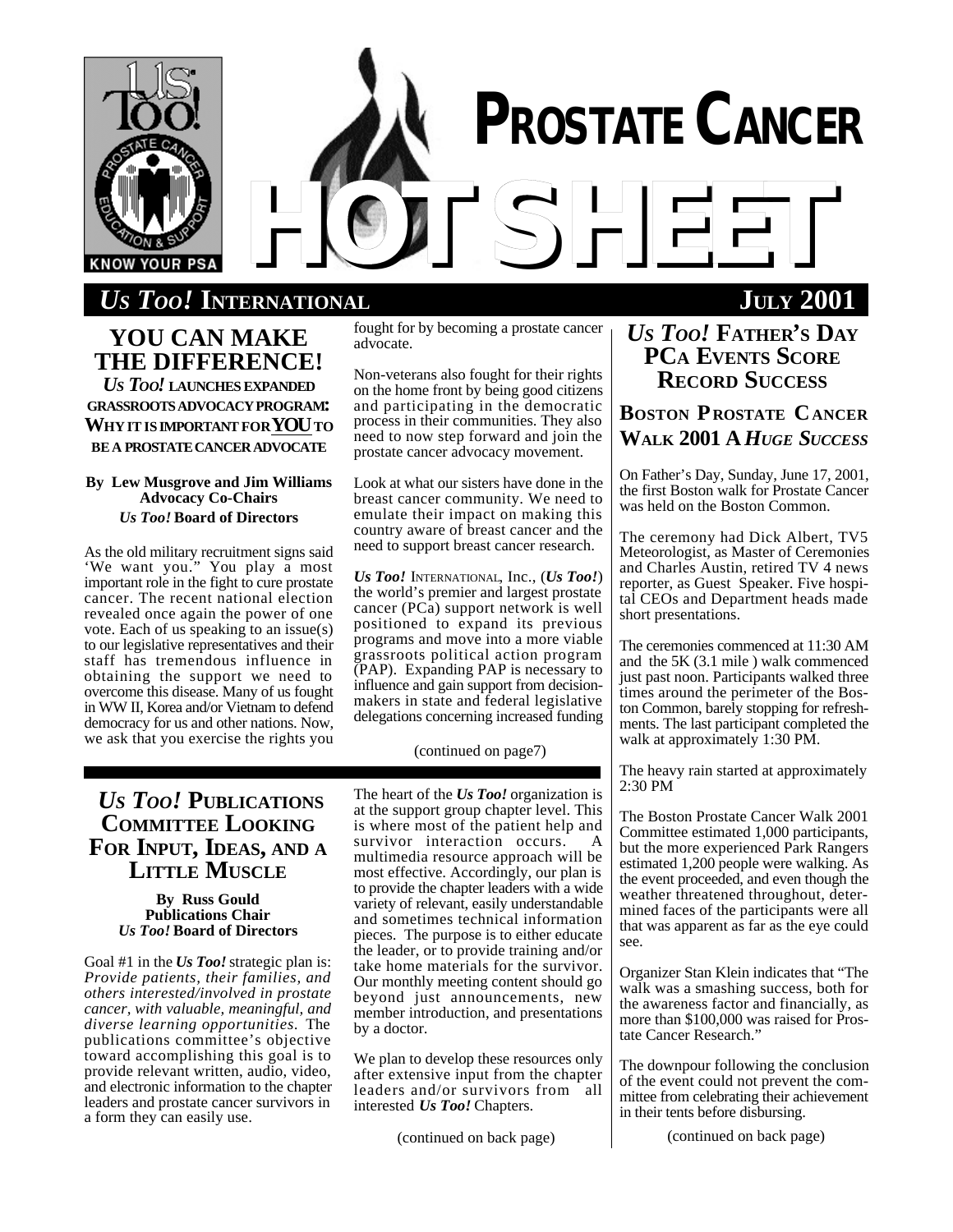### **PROSTATE CANCER PATIENT SUPPORT 1-800-80-***US TOO! US TOO!* **INTERNATIONAL**

# **PROSTATE CANCER NEWS YOU CAN USE**

*Us Too!*publishes a FREE daily e-mail based news service which provides updates on the latest prostate cancer related news. To subscribe or link to the archives simply visit: www.ustoo.org

News items contained in *Us Too!*publications are obtained from various news sources and edited for inclusion. Where available, a pointof-contact is provided.

All references to persons, companies, products or services are provided for information only, and are not endorsements. Readers should conduct their own research into any person, company, product or service, and consult with their loved ones and personal physician before deciding upon **any** course of action.

\* \* \* \* \* \* \* \* \* \* \* \* \* \*

**PROSTATE TREATMENT MIGHT INCREASE ALZHEIMER'S RISK** *Lexington Herald-Leader May 15, 2001 (Us Too! May 15)* The standard treatment for prostate cancer drugs to lower testosterone might double the levels of circulating amyloid, the sticky substance that has been implicated as a cause

THE*US TOO!* PROSTATE CANCER HOT SHEETIS MADE POSSIBLE BY AN UNRESTRICTED EDUCATION GRANT FROM AstraZeneca THE INFORMATION ANDOPINIONSEXPRESSED IN THIS PUBLICATION ARE NOT ENDORSEMENTS OR RECOMMENDATIONS FOR ANY MEDICAL TREATMENT, PRODUCT, SERVICE OR COURSE OF ACTION BY *US TOO!* INTERNATIONAL, INC., ITS OFFICERS AND DIRECTORS, OR THE EDITORS OF THISPUBLICATION. FOR MEDICAL, LEGAL OR OTHER ADVICE, PLEASE CONSULT PROFESSIONAL(S) OF YOUR CHOICE. *US TOO!* **HEADQUARTERS STAFF** JOHN A. PAGE, FHIMSS, EXECUTIVE DIRECTOR / CEO JACQUELINE KONIECZKA, OFFICE MANAGER DOROTHY WIENCEK, PATIENT INFORMATION COORDINATOR 5003 FAIRVIEW AVENUE DOWNERS GROVE, IL 60515 PHONE:(630) 795-1002 / FAX: (630) 795-1602

*US TOO!* **BOARD OF DIRECTORS:** HANK PORTERFIELD, *CHAIRMAN* TERRY ROE, *VICE CHAIRMAN* COLONEL JAMES E. WILLIAMS, JR. (RET) *SECRETARY* REMBERT R. STOKES, *TREASURER* JOHN A. PAGE, FHIMSS, *EXECUTIVE DIRECTOR / CEO*

DIRECTORS: COLONEL JAMES R. ANDERSON, USAF (RET) JOHN DEBOER, *FOUNDER* JOHN CAMPBELL RONALD M. FABRICK, DDS RUSS GOULD CLAUDE S. HARKINS DANIEL M. MOORE, JR. LEW MUSGROVE REX ZEIGER

*US TOO!* INTERNATIONAL, INC. IS INCORPORATED IN THE STATE OF ILLINOIS AND RECOGNIZED AS A  $501(c)(3)$  NOT-FOR-PROFIT CHARITABLE CORPORATION. DONATIONS / GIFTSTO *US TOO!* ARE TAX DEDUCTIBLE.

COPYRIGHT 2001, *US TOO!* INTERNATIONAL, INC.

of Alzheimer's disease, according to Dr. Sam Gandy, a professor of psychiatry and cell biology at New York University School of Medicine and lead author of a letter published in the May 2 Journal of the American Medical Association.

\* \* \* \* \* \* \* \* \* \* \* \* \* \*

#### **G3139 (GENASENSETM) IN COMBINATION WITH DOCETAXEL (TAXOTERE®) SHOWS PROMISE IN ADVANCED PROSTATE CANCER**

*May 15, 2001 (Us Too! May 15)* The use of the investigational bcl-2 antisense compound G3139 (GenasenseTM) combined with the taxane docetaxel (Taxotere®) appears to be effective and well-tolerated in men with hormone-refractory prostate cancer (HRPC), according to preliminary data reported at the 37th Annual Meeting of the American Society of Clinical Oncology (ASCO). The phase I study was conducted at the Cancer Therapy & Research Center, the University of Texas Health Science Center at San Antonio, and Brooke Army Medical Center - also located in San Antonio. The results showed that the use of G3139 in combination with docetaxel every three weeks reduced bcl-2 levels. Treatment also produced sustained decreases in the prostate specific antigen (PSA) levels in four of eight patients who had not been previously treated with a taxane, including a 50-fold reduction in PSA and major objective responses in the liver and viscera (internal organs of the body).

\* \* \* \* \* \* \* \* \* \* \* \* \* \*

**BORON SEEMS TO CUT PCA RISK** *HealthScout - May 16 (Us Too! 5/18)* Researchers at UCLA recently discovered that men who consume the lowest amounts of boron in their diets have the highest rates of prostate cancer.

\* \* \* \* \* \* \* \* \* \* \* \* \* \*

#### **NO 'SAFE' LEVELSFOR CHEMICAL HORMONES**

*HealthScout - May 16 (Us Too! 5/18)* Chemicals that mimic male and female hormones may not be safe even at levels the government now labels safe, a government panel suggests. The chemicals are called endocrine disruptors, and studies show that some of these hormone-like substances may be harming the reproductive systems or the unborn in animals at levels well below the "no effect" ones defined by previous testing. \* \* \* \* \* \* \* \* \* \* \* \* \* \*

**MENFEAR IMPOTENCE MORE THAN CANCER'** *Belfast NewsLetter - May 18 (Us Too! 5/21)* Men fear impotence more than cancer, AIDS or even death, according to a published survey. Only heart disease scares the nation's male population more than sexual inability, a poll of 500 men in the UK found. Asked about their greatest health fear, 23 per cent said it was heart disease, 18 per cent cited impotence, 10 per cent said AIDS and nine per cent claimed death.

\* \* \* \* \* \* \* \* \* \* \* \* \*

**IMMUNOTHERAPY MAY PROVE POTENT WEAPON VS. ADVANCED PC<sup>A</sup>**

*AScribe Newswire-May 21 (Us Too! 5/ 22)* Researchers at UCLA's Jonsson Cancer Center have shown for the first time that immunotherapy delivered via gene therapy may prove to be a potent weapon in the fight against locally advanced prostate cancer, according to an article published in Human Gene Therapy. Lead author Dr. Arie Belldegrun, chief of urologic oncology at the Jonsson Cancer Center, said his early phase study suggests that intra-tumoral immunotherapy, in combination with surgery to remove the prostate, represents a new option for treating men with cancer that has spread beyond the boundaries of the prostate \* \* \* \* \* \* \* \* \* \* \* \* \* \*

**DRUG BENEFITS GENEROUSFOR VETERANS**

*Cox News Service May 21 (Us Too! 5/22)* Amid the skyrocketing costs of medicines and Medicare HMOs cutting drug benefits, the U.S. Department of Veterans Affairs has become a financial savior to millions of seniors desperate for a way to afford prescription drugs. All veterans who were honorably discharged are eligible for health benefits through the VA. Vets who were prisoners-of-war and those with at least 50 percent service-connected disabilities can qualify for free prescription drugs. Vets who make less than \$12,000 can have the copayments waived.

\* \* \* \* \* \* \* \* \* \* \* \* \*

**NOVANTRONE COULD BENEFIT PC<sup>A</sup> PATIENTS NAIVE TO HORMONE THERAPY** *DataMonitor Healthcare Newswire*

*May 21 - (Us Too! 5/22)* "I am encouraged by the improvement of PSA scores that Novantrone(R) (mitoxantrone for injection concentrate) has elicited in these patients," said Dr E. David Crawford, Professor of Surgery and Radiation Oncology, University of Colorado, Denver, Colorado. "The results of this study support the need for further evaluation of this new approach to the treatment of hormone naive prostate cancer patients."

#### \*\*\*\*\*\*\*\*\*\*\*\*\*\* **TESTOSTERONE LEVEL DROPS AFTER LOW-FAT MEAL**

*WebMDNews May 17 (Us Too! 5/ 23)* Watching how much and what kind of fat you eat may have an unexpected benefit, according to a report in the May issue of Metabolism. Meals low in fat may actually decrease levels of testosterone, a male sex hormone that may increase risk of prostate cancer. \* \* \* \* \* \* \* \* \* \* \* \* \* \*

**PLANT OFFERS CANCER CURE?**

*Associated Press May 23 (Us Too! 5/ 24)* KUCHING, MALAYSIA -A wild plant in Ba'Kelalan in the interior of the Miri Division has been discovered to have the potential to cure prostate cancer. The Sarawak

*US TOO!* **PCA HOTSHEET JULY 2001 P. 2**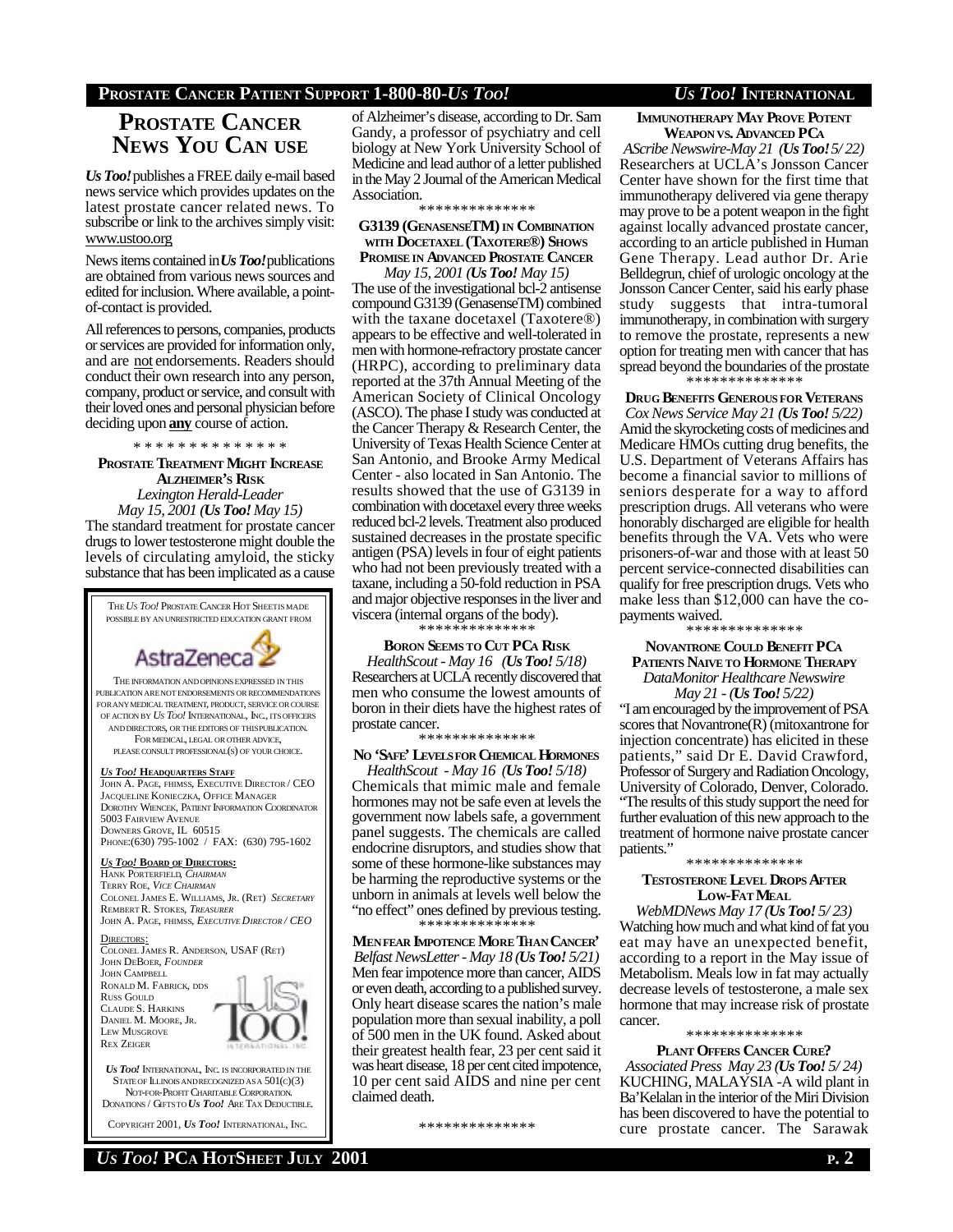Biodiversity Center (SBC) and an Australian pharmaceutical company are conducting further research on the plant's properties. The plant, previously unknown outside Ba'Kelalan, was discovered by a team of scientists from SBC recently.

\* \* \* \* \* \* \* \* \* \* \* \* \* \*

#### **PCA: SCREENING AND EARLY DETECTION** *May 30 (Us Too! 6/1)*

Dr. Michael S. Cookson of Vanderbilt University School of Medicine, reports that the cost of screening appears to be acceptable. Currently, the best evidence is derived from population-based studies that appear to show a benefit to prostate cancer screening.

\* \* \* \* \* \* \* \* \* \* \* \* \* \*

#### **HOPELESSNESS LINKED TO HIGH MORTALITY**

*HealthCentral.com May 30 (Us Too! 6/1)* A lack of hope for the future is associated with a higher death rate among older men and women, a team of researchers report. "Our findings confirm and extend the results of previous studies suggesting that, in a US sample comprising older women and men of Mexican and European origin, hopelessness is associated with increased risk of mortality, according to Dr. Stephen L. Stern, a psychiatrist at the Univ of TX Health Science Center in San Antonio.

#### \* \* \* \* \* \* \* \* \* \* \* \* \* \*

#### **PITT RESEARCHERS USE STEM CELLS T<sup>O</sup> TREAT INCONTINENCE IN ANIMALS**

*PR Newswire June 1 (Us Too! 6/1)* Univ of Pittsburgh researchers have successfully used stem cell tissue engineering to restore deficient urethral sphincter muscles in animal models. Researchers successfully regenerated viable muscle using muscle derived stem cells (MDSC).

#### \* \* \* \* \* \* \* \* \* \* \* \* \* \*

#### **GROUP SUES HMOS TO FORCE COVERAGE OF PROTON BEAM FOR PC<sup>A</sup>**

*LA Times May 31 (Us Too! 6/1)* PacifiCare Health Systems Inc. and Health Net Inc. are among five health maintenance organizations named in a lawsuit claiming the insurers are unlawfully denying coverage for proton beam radiation therapy to treat prostate cancer. Cancer Victims for Quality Healthcare, a nonprofit group, filed the suit in Los Angeles County Superior Court to force the insurers to cover the therapy.

#### \* \* \* \* \* \* \* \* \* \* \* \* \* \*

#### **Eating OILY FISH TO FIGHT PC<sup>A</sup>**

*Associated Press May 31 (Us Too! 6/1)* Eating even moderate amounts of oily fish such as mackerel, salmon and sardines might cut the risk of prostate cancer in half, new research suggests. Omega-3 fatty acids, plentiful in dark, oily fish, are known to fight heart disease. They also have shown promise in protecting against cancers of the colon, rectum and ovary. Previous studies have shown fatty fish oils can impede the growth of prostate cancer cells in laboratory dishes and in animals. In another study, prostate

#### cancer was found less frequently in men who had high levels of fatty acids in their blood. .<br>\* \* \* \* \* \* \* \*

**EMBARASSMENT IN YOUNG MEN FATAL?** *Belfast News Letter May 31 (Us Too! 6/1)* One in three young men put off seeing a doctor because they are embarrassed to talk about personal medical problems, according to a recently published survey. Campaigners warned that men were risking their health by refusing to see their GPs about potentially serious ailments. The survey by Men's Health Magazine for the Institute of Cancer Research found that 31 per cent of men under 25 cited embarrassment as a reason for not going to see a doctor when they had health problems. \* \* \* \* \* \* \* \* \* \* \* \* \* \*

#### **CANCER HOSPITALS ARE REFUSING PATIENTS SEEKING SECOND OPINIONS**

*Wall Street Journal May 31 (Us Too! 6/1)* The second opinion from a specialist for patients with advanced cancer may be quietly going the way of the house call. It's a wrenching and controversial change. The practice of a patient diagnosed with terminal cancer securing a second — or, as is often the case, a third, fourth or even fifth — opinion from a prestigious cancer center is a timehonored American tradition. But some of the top centers are instituting systems to limit the ability of such patients to have their cases reviewed. It's partly a matter of dollars and cents. The patients in question may have few available treatment options and for many medical centers, reviewing massive amounts of charts, X-rays, pathology slides and CAT scans for a patient with a complex and long medical history has become economically unfeasible.

#### \* \* \* \* \* \* \* \* \* \* \* \* \* \*

#### **PROSTATE CANCER TREATMENT FOUND?**

*Sacramento Bee - June 03 (Us Too! 6/4)* Studies by UC Davis Cancer Center researchers have found that genistein, a chemical found in soy, slowed prostate cancer in mice and caused prostate cancer cells to die in tissue cultures. Ralph deVere White, UC Davis Cancer Center director and a prostate cancer specialist, presented the results of the studies at the annual meeting of the AUA.

#### \* \* \* \* \* \* \* \* \* \* \* \* \* \*

#### **CANCER VACCINES LIKE FINDING <sup>A</sup> NEEDLE IN <sup>A</sup> HAYSTACK** *The State Journal-Register Springfield, IL*

*June 01 (Us Too! 6/4)*

The idea of revving up the immune system to attack cancers long has tantalized cancer researchers and clinicians. While scientists report some encouraging research results, the dream appears as yet unfulfilled. In a laboratory at Duke Medical School, for example, researchers are trying to use one of the main pillars of the immune system dendritic cells - to heighten immune response against prostate cancer. Univ of Iowa cancer

#### researchers are taking a different tack, injecting gene-carrying viruses directly into prostate tumors in an effort to switch on production of an important immune system

#### protein. \* \* \* \* \* \* \* \* \* \* \* \* \* \*

#### **CANCER DRUG CAUSES OSTEOPOROSIS** *UPI June 04 (Us Too! 6/5)*

One of the most common drugs used to treat PCa appears to cause accelerated osteoporosis. A study of prostate cancer patients taking gonadotropin-releasing hormone agonists (GnRH-a), found that many men lost as much as a decade's worth of bone mass in the first year of treatment, resulting in a rapid-onset osteoporosis and increased risk of accidental fracture, according to lead author Dr. Susan Greenspan and other researchers at the University of Pittsburgh Medical Center and Beth Israel Deaconess Medical Center in Boston

\* \* \* \* \* \* \* \* \* \* \* \* \* \*

#### **RADIATION THERAPY IMPROVES PROSTATE CANCER SURVIVAL RATES**

*Health Media Ltd - June 04 (Us Too! 6/5)* Dr John Libertino and colleagues from the Lahey Clinic in Massachusetts followed the progress of men, 66 of whom were given early radiation therapy following a radical prostatectomy. The other patients received either hormonal treatment or late radiation therapy if the cancer was found to have returned. The researchers found a significant difference in the rates of recurrence between the two groups. Those who received early radiation therapy had a recurrence rate of 12 per cent, compared to 38 per cent among patients who received alternative treatment. This represents an effect risk reduction of two-thirds. \* \* \* \* \* \* \* \* \* \* \* \* \* \*

#### **SURVIVAL GAP NARROWS BETWEEN BLACK, WHITE MEN FOLLOWING PROSTATECTOMY**

*FaxWatch Inc. June 04 (Us Too! 6/6)* New data revealed that the previously reported gap between black males and white males with regard to disease-free survival following radical prostatectomy may be narrowing. \* \* \* \* \* \* \* \* \* \* \* \* \* \*

#### **RADIOACTIVE SEEDS CAN MIGRATE** *UPI - June 6 (Us Too! 6/7)*

Radioactive seeds used in prostate cancer procedures apparently can migrate from the groin to all parts of the body, including the lungs. Dozens of the tiny metal pellets are implanted in and around the prostate gland in a process known as brachytherapy, with the radiation emitted by the pellets expected to destroy cancerous cells. "Sometimes, however these seeds can erode through the blood vessel wall and are dispersed into other areas of the body," said Dr. Murali Ankem, a resident in urology at the Robert Wood Johnson Medical Center of the University of New Jersey Medical and Dental School, New Brunswick.

(continued on Page 6)

## *US TOO!* **INTERNATIONAL VISIT US ON THE INTERNET AT WWW.USTOO.ORG**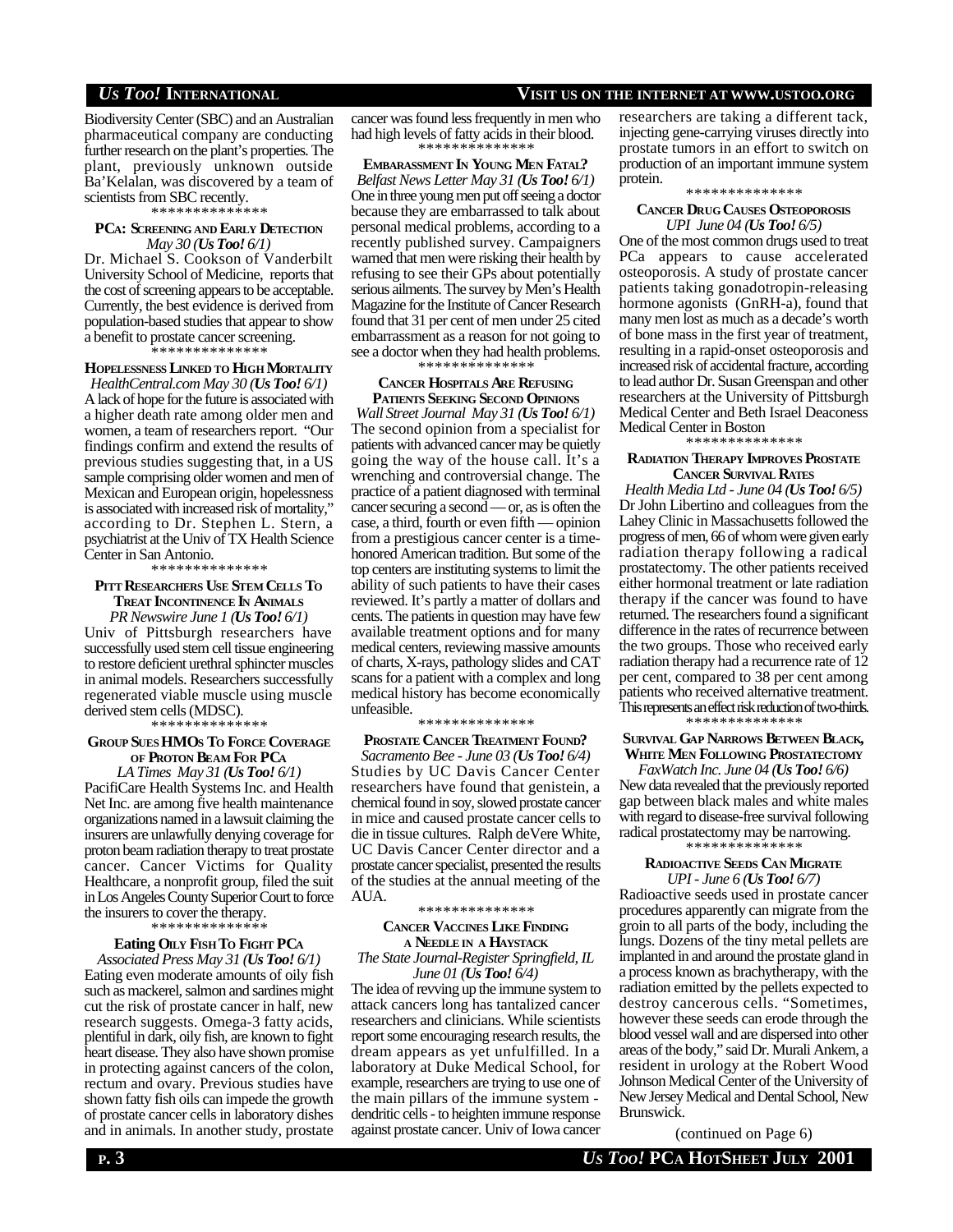#### **PROSTATE CANCER PATIENT SUPPORT 1-800-80-***US TOO! US TOO!* **INTERNATIONAL**

# **SCIENTIFIC JOURNAL REVIEW - May/June 2001**

The following prostate cancer related articles have appeared in well-known scientific journals. Abstracts only have been posted at the *Us Too!* website (www.ustoo.org). *Us Too!* cannot provide copies of the complete article.

#### **TO OBTAIN A COPY OF THE**

**ARTICLE:** take the citation to your local public or hospital library. The librarian can assist you in obtaining a copy of the article from their collection or from interlibrary loan.

# \* \* \* \* **AmericanJournal of Clinical Oncology**

• Stein S, Zoltick B, Peacock T, Holroyde C, Haller D, Armstead B, Malkowicz SB, Vaughn DJ. Phase II trial of toremifene in androgen-independent prostate cancer: a penn cancer clinical trials group trial. Am J Clin Oncol. 2001 Jun;24(3):283-5. PMID: 11404501

#### **American Journal of Surgical Pathology**

• Allan CH, Epstein JI. Nephrogenic adenoma of the prostatic urethra: a mimicker of prostate adenocarcinoma. Am J Surg Pathol. 2001 Jun;25(6):802-8. PMID: 11395559

#### **American Journal of Epidemiology**

• Rosenblatt KA, Wicklund KG, Stanford JL. Sexual factors and the risk of prostate cancer. Am J Epidemiol. 2001 Jun 15;153(12):1152-8. PMID: 11415949

#### **British Journal of Cancer**

• Bull JH, Ellison G, Patel A, Muir G, Walker M, Underwood M, Khan F, Paskins L. Identification of potential diagnostic markers of prostate cancer and prostatic intraepithelial neoplasia using cDNA microarray. Br J Cancer. 2001 Jun;84(11):1512-9. PMID: 11384102

#### **British Journal of Urology**

- Post PN, Hansen BE, Kil PJ, Janssen-Heijnen ML, Coebergh JW.The independent prognostic value of comorbidity among men aged  $\lt$  75 years with localized prostate cancer: a population-based study. BJU Int. 2001 Jun;87(9):821-6. PMID: 11412219
- Mucci LA, Tamimi R, Lagiou P, Trichopoulou A, Benetou V, Spanos E, Trichopoulos D. Are dietary influences on the risk of prostate cancer mediated through the insulin-like growth factor system? BJU Int. 2001 Jun;87(9):814-20. PMID: 11412218
- Klotz L. Combined androgen blockade in prostate cancer: meta-analyses and associated issues. BJU Int. 2001 Jun;87(9):806- 13. PMID: 11412217

#### **Cancer**

- Fulmer BR, Bissonette EA, Petroni GR, Theodorescu D. Prospective assessment of voiding and sexual function after treatment for localized prostate carcinoma. Cancer. 2001 Jun 1;91(11):2046-55. PMID: 11391584
- Daniell HW, Clark JC, Pereira SE, Niazi ZA, Ferguson DW, Dunn SR, Figueroa ML, Stratte PT. Hypogonadism following prostate-bed radiation therapy for prostate carcinoma. Cancer. 2001 May 15;91(10):1889-95. PMID: 11346871

#### **Cancer Epidemiology, Biomarkers & Prevention**

• Xue WM, Coetzee GA, Ross RK, Irvine R, Kolonel L, Henderson BE, Ingles SA. Genetic determinants of serum prostatespecific antigen levels in healthy men from a multiethnic cohort. Cancer Epidemiol Biomarkers Prev. 2001 Jun;10(6):575-9. PMID: 11401905

#### **Cancer Nursing**

- Carlson LE, Ottenbreit N, St Pierre M, Bultz BD. Partner understanding of the breast and prostate cancer experience. Cancer Nurs. 2001 Jun;24(3):231-9. PMID: 11409068
- Agho AO, Lewis MA. Correlates of actual and perceived knowledge of prostate cancer among African Americans. Cancer Nurs. 2001 Jun;24(3):165-71. PMID: 11409059

#### **Cancer Research**

- Glinsky VV, Glinsky GV, Rittenhouse-Olson K, Huflejt ME, Glinskii OV, Deutscher SL, Quinn TP. The role of thomsen-friedenreich antigen in adhesion of human breast and prostate cancer cells to the endothelium.Cancer Res. 2001 Jun 15;61(12):4851-7. PMID: 11406562
- Singal(2) R, van Wert J, Bashambu M. Cytosine Methylation Represses Glutathione S-Transferase P1 (GSTP1) Gene Expression in Human Prostate Cancer Cells. Cancer Res. 2001 Jun 15;61(12):4820-4826. PMID: 11406558
- Akalin A, Elmore LW, Forsythe HL, Amaker BA, McCollum ED, Nelson PS, Ware JL, Holt SE. A Novel Mechanism for Chaperone-mediated Telomerase Regulation during Prostate Cancer Progression. Cancer Res. 2001 Jun 15;61(12):4791- 4796. PMID: 11406554
- Luo J, Duggan DJ, Chen Y, Sauvageot J, Ewing CM, Bittner ML, Trent JM, Isaacs WB. Human Prostate Cancer and Benign Prostatic Hyperplasia: Molecular DissectionbyGeneExpressionProfiling.Cancer Res. 2001 Jun 15;61(12):4683-4688. PMID: 11406537
- Amara N, Palapattu GS, Schrage M, Gu Z, Thomas GV, Dorey F, Said J, Reiter RE. Prostate Stem Cell Antigen Is

Overexpressed in Human Transitional Cell Carcinoma. Cancer Res. 2001 Jun 15;61(12):4660-4665. PMID: 11406532

- Li L, Yang G, Ebara S, Satoh T, Nasu Y, Timme TL, Ren C, Wang J, Tahir SA, Thompson TC. Caveolin-1 mediates testosterone-stimulated survival/clonal growth and promotes metastatic activities in prostate cancer cells. Cancer Res. 2001 Jun 1;61(11):4386-92. PMID: 11389065
- Gregory CW, He B, Johnson RT, Ford OH, Mohler JL, French FS, Wilson EM. A mechanism for androgen receptor-mediated prostate cancer recurrence after androgendeprivationtherapy. Cancer Res. 2001 Jun 1;61(11):4315-9. PMID: 11389051
- Tahir SA, Yang G, Ebara S, Timme TL, Satoh T, Li L, Goltsov A, Ittmann M, Morrisett JD, Thompson TC. Secreted caveolin-1 stimulates cell survival/clonal growth and contributes to metastasis in androgen-insensitive prostate cancer. Cancer Res. 2001 May 15;61(10):3882-5. PMID: 11358800

#### **Cancer Treatment Review**

- Garnero P. Markers of bone turnover in prostate cancer. Cancer Treat Rev. 2001 Jun;27(3):187-92. PMID: 11417970
- Hamdy FC. Prognostic and predictive factors in prostate cancer. Cancer Treat Rev. 2001 Jun;27(3):143-51. PMID: 11417964

#### **Endocrinology**

• Ahmad AM, Hopkins MT, Thomas J, Ibrahim H, Fraser WD, Vora JP. Bodycomposition and quality of life in adults with growth hormone deficiency; effects of lowdose growth hormone replacement. Clin Endocrinol (Oxf). 2001 Jun;54(6):709-17. PMID: 11422104

#### **Health Expectations**

• Entwistle V. The potential contribution of decision aids to screening programmes. Health Expect. 2001 Jun;4(2):109-15. PMID: 11359541

#### **Human Gene Therapy**

• Belldegrun A, Tso CL, Zisman A, Naitoh J, Said J, Pantuck AJ, Hinkel A, deKernion J, Figlin R. Interleukin 2 gene therapy for prostate cancer: phase I clinical trial and basic biology. Hum Gene Ther. 2001 May 20;12(8):883-92. PMID: 11387054

#### **International Journal of Cancer**

- Campbell T, Blasko J, Crawford ED, Forman J, Hanks G, Kuban D, Montie J, Moul J, Pollack A, Raghavan D, Ray P, Roach M 3rd, Steinberg G, Stone N, Thompson I, Vogelzang N, Vijayakumar S. Clinical staging of prostate cancer: Reproducibility and clarification of issues. Int J Cancer. 2001 Jun 20;96(3):198-209. PMID: 11410889
- Oliver SE, May MT, Gunnell D. Interna-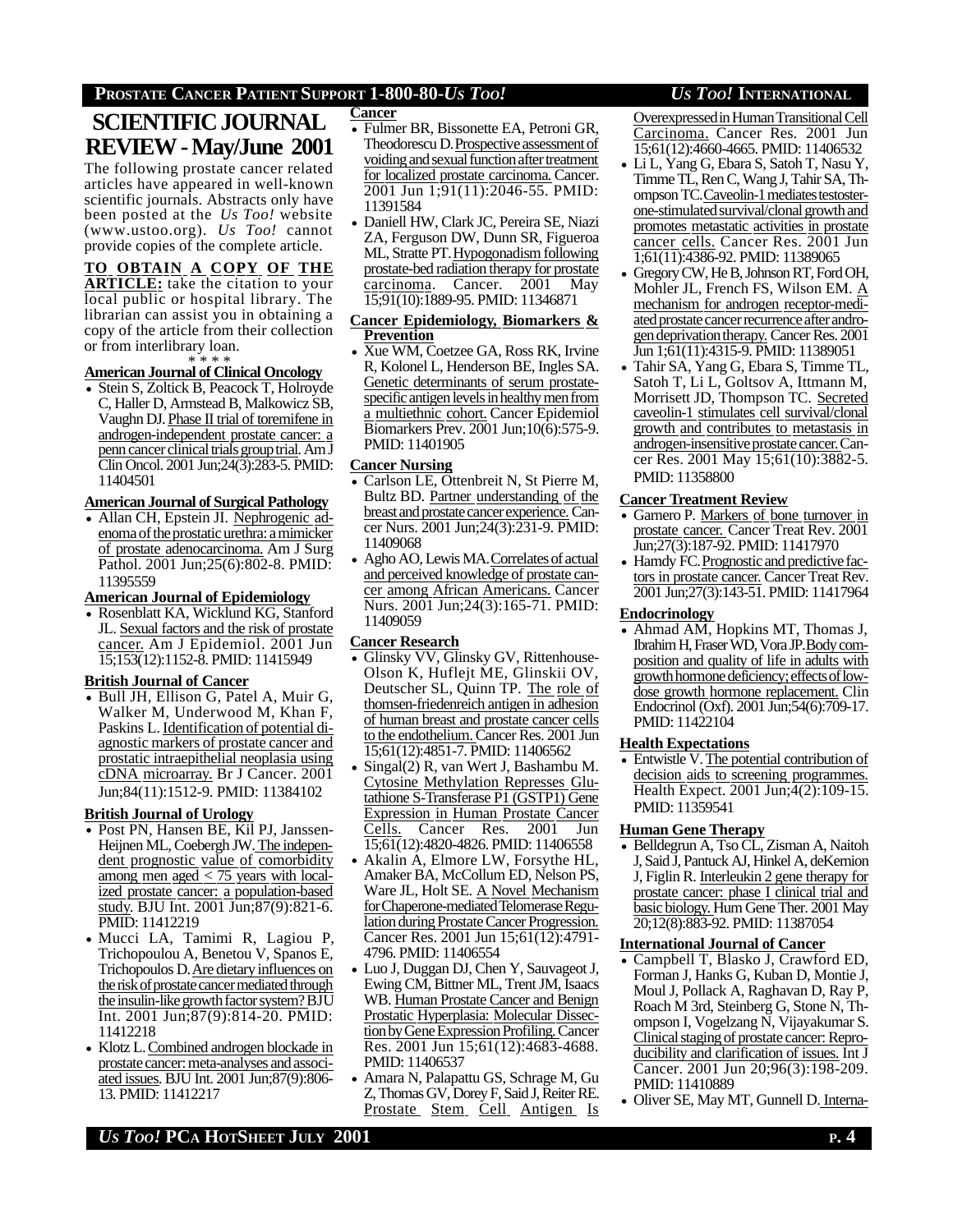tional trends in prostate-cancer mortality in the "PSA era". Int J Cancer. 2001 Jun 15;92(6):893-8. PMID: 11351313

• Lacombe L, Maillette A, Meyer F, Veilleux C, Moore L, Fradet Y. Expression of p21 predicts PSA failure in locally advanced prostate cancer treated by prostatectomy. Int J Cancer. 2001 May 20;95(3):135-9. PMID: 11307144

#### **International Journal of Pharmacology**

• Gabor F, Klausegger U, Wirth M. The Interaction between wheat germ agglutinin and other plant lectins with prostate cancer cells Du-145. Int J Pharm. 2001 Jun 19;221(1-2):35-47. PMID: 11397565

#### **International Journal of Radiation Oncology Biology Physics**

- Snyder KM, Stock RG, Hong SM, Lo YC, Stone NN. Defining the risk of developing grade 2 proctitis following 125I prostate brachytherapy using a rectal dose-volume histogramanalysis.Int J Radiat Oncol Biol Phys. 2001 Jun 1;50(2):335-41. PMID: 11380219
- Chuba PJ, Moughan J, Forman JD, Owen J, Hanks G. The 1989 patterns of care study for prostate cancer: five-year outcomes. Int J Radiat Oncol Biol Phys. 2001 Jun 1;50(2):325-34. PMID: 11380218

#### **International Journal of Urology**

- Egawa S, Suyama K, Arai Y, Tsukayama C, Matsumoto K, Kuwao S, Baba S. Treatment outcome by risk group after radical prostatectomy in Japanese men. Int J Urol. 2001 Jun;8(6):295-300. PMID: 11389745
- Saika T, Kusaka N, Tsushima T, Yamato T, Ohashi T, Suyama B, Arata R, Nasu Y, Kumon H. Treatment of androgen-independent prostate cancer with dexamethasone: A prospective study in stage D2 patients. Int J Urol. 2001 Jun;8(6):290-4. PMID: 11389744

#### **Journal of Clinical Oncology**

- Kantoff PW, Halabi S, Farmer DA, Hayes DF, Vogelzang NA, Small EJ. Prognostic Significance of Reverse Transcriptase Polymerase Chain Reaction for Prostate-SpecificAntigen in MenWith Hormone-Refractory Prostate Cancer. J Clin Oncol. 2001 Jun 15;19(12):3025-3028. PMID: 11408497
- Shariat SF, Shalev M, Menesses-Diaz A, Kim IY, Kattan MW, Wheeler TM, Slawin KM. Preoperative plasma levels of transforming growth factor beta(1)  $(tgf-beta(1))$  strongly predict progression in patients undergoing radical prostatectomy. J Clin Oncol. 2001 Jun 1;19(11):2856-64. PMID: 11387358

#### **Journal of Clinical Epidemiology**

• Concato J, Peduzzi P, Kamina A, Horwitz RI. A nested case-control study of the effectiveness of screening for prostate cancer: research design. J Clin Epidemiol. 2001 Jun;54(6):558-64. PMID: 11377115

#### **The Journal of Clinical Endocrinology and Metabolism**

• Stoch SA, Parker RA, Chen L, Bubley G, Ko YJ, Vincelette A, Greenspan SL. Bone loss in men with prostate cancer treated with gonadotropin-releasing hormone agonists. J Clin Endocrinol Metab. 2001 Jun;86(6):2787-91. PMID: 11397888

#### **Journal of General Internal Medicine**

• Frosch DL, Kaplan RM, Felitti V. The Evaluation of Two Methods to Facilitate Shared Decision Making for Men Considering the Prostate-Specific Antigen Test. J Gen Intern Med. 2001 Jun;16(6):391-398. PMID: 11422636

#### **Journal of Urology**

- Szostak MJ, Kaur P, Amin P, Jacobs SC, Kyprianou N. Apoptosis and bcl-2 expression in prostate cancer: significance in clinical outcome after brachytherapy. J Urol. 2001 Jun;165(6 Pt 1):2126-30. PMID: 11371940
- Neulander EZ, Rivera I, Wajsman Z. Re: Neoadjuvanthormonal ablative therapy before radical prostatectomy: a review. Is it indicated? J Urol. 2001 Jun;165(6 Pt 1):2008. PMID: 11371917
- Abbou CC, Hoznek A, Salomon L, Olsson LE, Lobontiu A, Saint F, Cicco A, Antiphon P, Chopin D. Laparoscopic radical prostatectomy with a remote controlled robot. J Urol. 2001 Jun;165(6 Pt 1):1964-6. PMID: 11371890
- Murphy WM, Rivera-Ramirez I, Luciani LG, Wajsman Z. Second opinion of anatomical pathology: a complex issue not easily reduced to matters of right and wrong. J Urol. 2001 Jun;165(6 Pt 1):1957-9. PMID: 11371888
- Kim ED, Nath R, Kadmon D, Lipshultz LI, Miles BJ, Slawin KM, Tang HY, Wheeler T, Scardino PT. Bilateral nerve graft during radical retropubic prostatectomy: 1-year followup. J Urol. 2001 Jun;165(6 Pt 1):1950-6. PMID: 1137188
- Shah O, Melamed J, Lepor H. Analysis of apical soft tissue margins during radical retropubic prostatectomy. J Urol. 2001 Jun;165(6 Pt 1):1943-8; discussion 1948- 9. PMID: 11371886
- Chin JL, Pautler SE, Mouraviev V, Touma N, Moore K, Downey DB. Results of salvage cryoablation of the prostate after radiation: identifying predictors of treatment failure and complications. J Urol. 2001 Jun;165(6 Pt 1):1937-41; discussion 1941- 2. PMID: 11371885
- Okihara K, Fritsche HA, Ayala A, Johnston DA, Allard WJ, Babaian RJ. Can complexed prostate specific antigen and

prostatic volume enhance prostate cancer detection in men with total prostate specific antigen between 2.5 and 4.0ng./ml. J Urol. 2001 Jun;165(6 Pt 1):1930-6. PMID: 11371884

• Lytton B. Prostate cancer: a brief history and the discovery of hormonal ablation treatment. J Urol. 2001 Jun;165(6 Pt 1):1859-62. PMID: 11371867

#### **Lancet**

- Frauscher F, Klauser A, Halpern EJ, Horninger W, Bartsch G. Detection of prostate cancer with a microbubble ultrasound contrast agent. Lancet. 2001 Jun 9;357(9271):1849-50. PMID: 11410195
- Terry P, Lichtenstein P, Feychting M, Ahlbom A, Wolk A. Fatty fish consumption and risk of prostate cancer. Lancet. 2001 Jun 2;357(9270):1764-6. PMID: 11403817

#### **Mayo Clinic Proceedings**

- Roberts SG, Blute ML, Bergstralh EJ, Slezak JM, Zincke H. PSA doubling time as a predictor of clinical progression after biochemical failure following radical prostatectomy for prostate cancer. Mayo Clin Proc. 2001 Jun;76(6):576-81. PMID: 11393495
- Wieder JA, Belldegrun AS. The utility of PSA doubling time to monitor prostate cancer recurrence. Mayo Clin Proc. 2001 Jun;76(6):571-2. PMID: 11393493

#### **Molecular Cell Endocrinology**

- Brinkmann AO. Molecular basis of androgen insensitivity. Mol Cell Endocrinol. 2001 Jun 20;179(1-2):105-9. PMID: 11420135
- Pasquali D, Staibano S, Prezioso D, Franco R, Esposito D, Notaro A, De Rosa G, Bellastella A, Sinisi AA. Estrogen receptor beta expression in human prostate tissue. Mol Cell Endocrinol. 2001 Jun 10;178(1-2):47-50. PMID: 11403893

#### **New Jersey Medicine**

• Perrotti M. Understanding PSA and prostatecancerriskassessment. N J Med. 2001 Jun;98(6):35-8. PMID: 11419188

#### **Pathology International**

• Segawa N, Mori I, Utsunomiya H, Nakamura M, Nakamura Y, Shan L, Kakudo K, Katsuoka Y. Prognostic significance of neuroendocrine differentiation, proliferation activity and androgen receptor expression in prostate cancer. Pathol Int. 2001 Jun;51(6):452-9. PMID: 11422807

#### **Prostate**

• Dorai T, Cao YC, Dorai B, Buttyan R, Katz AE. Therapeutic potential of curcumin in human prostate cancer. III. Curcumin inhibits proliferation, induces apoptosis, and

(continued on page 6)

## *US TOO!* **INTERNATIONAL VISIT US ON THE INTERNET AT WWW.USTOO.ORG**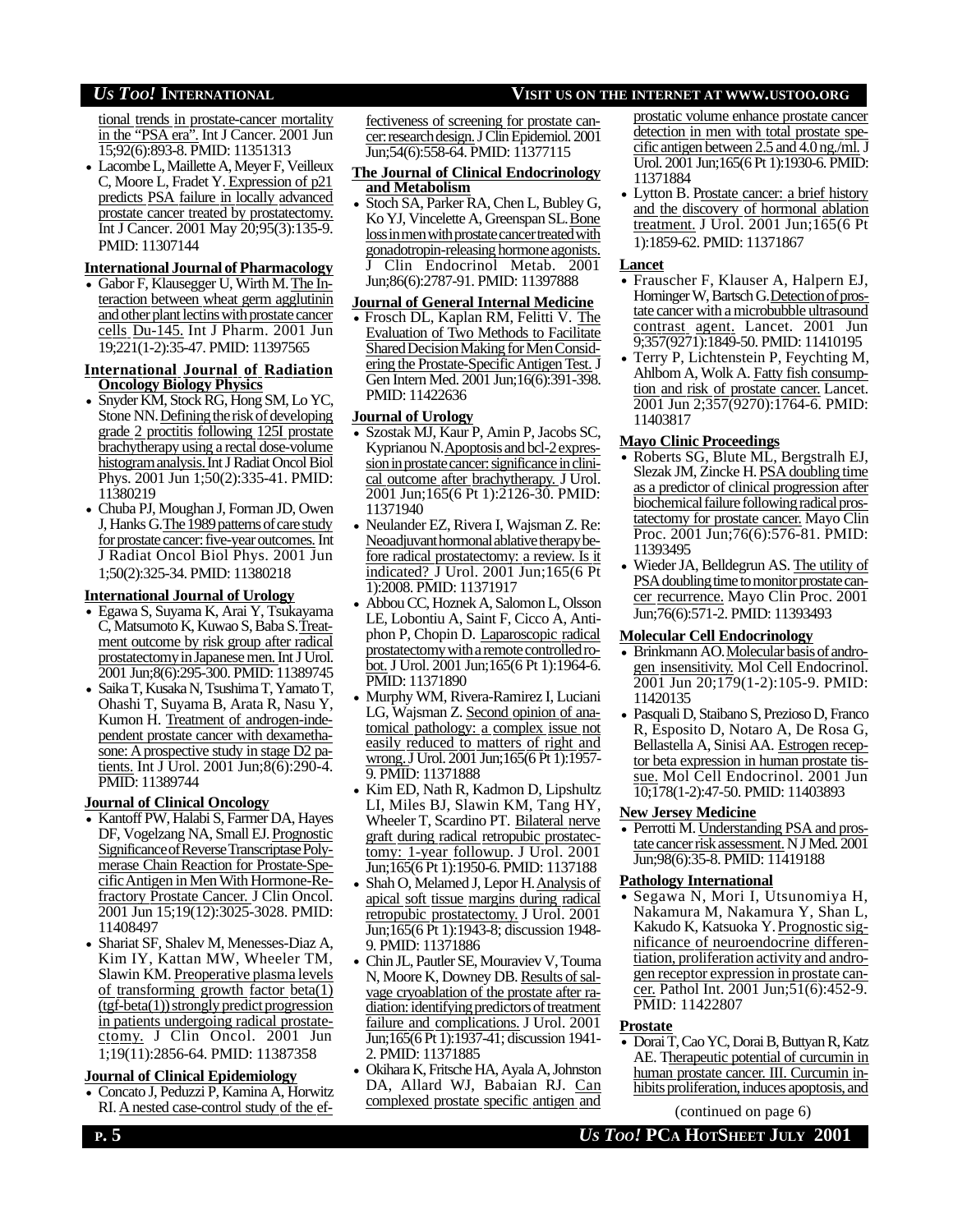#### **PROSTATE CANCER PATIENT SUPPORT 1-800-80-***US TOO! US TOO!* **INTERNATIONAL**

## **JOURNAL CITATIONS**

(continued from P. 5)

inhibits angiogenesis of LNCaP prostate cancer cells in vivo. Prostate. 2001 Jun 1;47(4):293-303. PMID: 11398177

- Tieva A, Stattin P, Wikstrom P, Bergh A, Damber JE. Gonadotropin-releasing hormone receptor expression in the human prostate. Prostate. 2001 Jun 1;47(4):276- 84. PMID: 11398175
- Strom SS, Spitz MR, Yamamura Y, Babaian RJ, Scardino PT, Wei Q.Reduced expression of hMSH2 and hMLH1 and risk of prostate cancer: A case-control study. Prostate. 2001 Jun 1;47(4):269-75. PMID: 11398174
- Newcomer LM, King IB, Wicklund KG, Stanford JL. The association of fatty acids with prostate cancer risk. Prostate. 2001 Jun 1;47(4):262-8. PMID: 11398173
- Vis AN, Hoedemaeker RF, Roobol M, van Der Kwast TH, Schroder FH. Tumor characteristics in screening for prostate cancer with and without rectal examination as an initial screening test at low PSA (0.0-3.9 ng/ml). Prostate. 2001 Jun 1;47(4):252-61. PMID: 11398172
- Romanov VI, Durand DB, Petrenko VA. Phage display selection of peptides that affect prostate carcinoma cells attachment and invasion. Prostate. 2001 Jun 1;47(4):239-51. PMID: 11398171
- Smith PC, Keller ET. Anti-interleukin-6 monoclonal antibody induces regression of human prostate cancer xenografts in nude mice. Prostate. 2001 Jun 15;48(1):47-53. PMID: 11391686
- Collette L, Studer UE, Schroder FH, Denis LJ, Sylvester RJ. Why phase III trials of maximal androgen blockade versus castration in  $M(1)$  prostate cancer rarely show statistically significant differences. Prostate. 2001 Jun 15;48(1):29-39. PMID: 11391684
- Xing N, Qian J, Bostwick D, Bergstralh E, Young CY. Neuroendocrine cells in human prostate over-express the anti-apoptosis protein survivin. Prostate. 2001 Jun 15;48(1):7-15. PMID: 11391682
- Denmeade SR, Sokoll LJ, Chan DW, Khan SR, Isaacs JT. Concentration of enzymatically active prostate-specific antigen (PSA) in the extracellular fluid of primary human prostate cancers and human prostate cancer xenograft models. Prostate. 2001 Jun 15;48(1):1-6. PMID: 11391681
- McNeel DG, Nguyen LD, Ellis WJ, Higano CS, Lange PH, Disis ML. Naturally occurring prostate cancer antigen-specific T cell responses of a Th1 phenotype can be detected in patients with prostate cancer.Prostate. 2001 May 15;47(3):222- 9. PMID: 11351352

#### **Radiology**

• Coakley FV, Hricak H, Wefer AE, Speight JL, Kurhanewicz J, Iii MR. Brachytherapy for prostate cancer: endorectal mr imaging of local treatment-related changes. Radiology. 2001 Jun;219(3):817-21. PMID: 11376276

#### **Seminars in Cancer Biology**

• Huss WJ, Maddison LA, Greenberg NM. Autochthonous mouse models for prostate cancer: past, present and future. Semin Cancer Biol. 2001 Jun;11(3):245-260. PMID: 11407949

#### **Urology**

- Chang SS, Reuter VE, Heston WD, Gaudin PB. Comparison of anti-prostate-specific membrane antigen antibodies and other immunomarkers in metastatic prostate carcinoma. Urology. 2001 Jun;57(6):1179- 1183. PMID: 11377343
- Moskalik A, Carson PL, Rubin JM, Bree RL, Fowlkes JB, Rubin MA, Wojno K, Manley S, Montie JE. Analysis of threedimensional ultrasound Doppler for the detection of prostate cancer. Urology. 2001 Jun;57(6):1128-1132. PMID: 11377325
- Do TM, Parker RG, Smith RB, Kagan AR. High-grade carcinoma of the prostate: a comparison of current local therapies. Urology. 2001 Jun;57(6):1121-1126. PMID: 11377322
- Liu IJ, Macy M, Lai Y, Terris MK. Critical evaluation of the current indications for transition zone biopsies. Urology. 2001 Jun;57(6):1117-1120. PMID: 11377321
- Epstein JI, Walsh PC, Carter HB. Importance of posterolateral needle biopsies in the detection of prostate cancer. Urology. 2001 Jun;57(6):1112-1116. PMID: 11377320
- Miller MC, O'Dowd GJ, Partin AW, Veltri RW. Contemporary use of complexed PSA and calculated percent free PSA for early detection of prostate cancer: impact of changing disease demographics. Urology. 2001 Jun;57(6):1105-1111. PMID: 11377319
- Potter SR, Horniger W, Tinzl M, Bartsch G, Partin AW. Age, prostate-specific antigen, and digital rectal examination as determinants of the probability of having prostate cancer. Urology. 2001 Jun;57(6):1100-1104. PMID: 11377318
- Roehrborn CG, Sech S, Montoya J, Rhodes T, Girman CJ. Interexaminer reliability and validity of a three-dimensional model to assess prostate volume by digital rectal examination. Urology. 2001 Jun;57(6):1087-1092. PMID: 11377314
- Roberts WW, Bergstralh EJ, Blute ML, Slezak JM, Carducci M, Han M, Epstein JI, Eisenberger MA, Walsh PC, Partin AW. Contemporary identification of patients at

high risk of early prostate cancer recurrence after radical retropubic prostatectomy. Urology. 2001 Jun;57(6):1033-1037. PMID: 1137729

# **PCA NEWS YOU CAN USE**

(continued from P. 3)

\* \* \* \* \* \* \* \* \* \* \* \* \* \*

#### **DRUG KEEPS PCA AT BAY** *UPI June 06 (Us Too! 6/7)*

An oral drug that stymies a prostate tumor's ability to tap male hormones reduced by 42 percent the risk of disease progression, the largest prostate-cancer study to date has found. Bicalutamide tablets, marketed as Casodex, interfere with the ability of prostate cancer cells to use male hormones to grow. The hormone-like medication blocks the action of androgens, testosterone among them, at the cellular level.

#### \* \* \* \* \* \* \* \* \* \* \* \* \* \*

#### **HIGH-TECH DETECTION OF PC<sup>A</sup>**

*Ivanhoe News June 08 (Us Too! 6/11)* Researchers from Thomas Jefferson University in Philadelphia used color Doppler ultrasonography to detect prostate cancer and compared its efficacy with that of a conventional ultrasonography. 24 out of 84 patients had prostate cancer. Researchers detected the cancer in 23 of the 24 patients using the color Doppler targeted biopsy. The cancer was only detected in 17 of the 24 patients with the conventional ultrasonography-guided biopsy. Therefore, researchers say the color Doppler has a better detection rate than that of the conventional ultrasonography. Researchers also say the results of their study show the color Doppler is cost effective. This is because it allows for a targeted biopsy approach that will reduce the number of biopsy cores.

\* \* \* \* \* \* \* \* \* \* \* \* \* \*

#### **NEW LEUKEMIA DRUG MAY FIGHT PC<sup>A</sup>**

#### *The Fort Worth Star-Telegram - June 11 (Us Too! June 12)*

Gleevec, the promising new cancer drug already approved for treating some leukemia patients, has researchers cautiously optimistic that it might help fight prostate cancer. Studies have found that Gleevec, also known as STI571, inhibits tumor growth and preserves bone structure in the tibia of mice implanted with human prostate cancer cells.

#### \* \* \* \* \* \* \* \* \* \* \* \* \* \*

**FAST TRACK APPROACHTO PCA SURGERY**

*Cosmiverse.com June 11 (Us Too! 6/12)* Researchers from the University of Michigan Comprehensive Cancer Center are examining a new 'fast track' approach to prostate cancer surgery that combines existing techniques to

(continued on Page 7)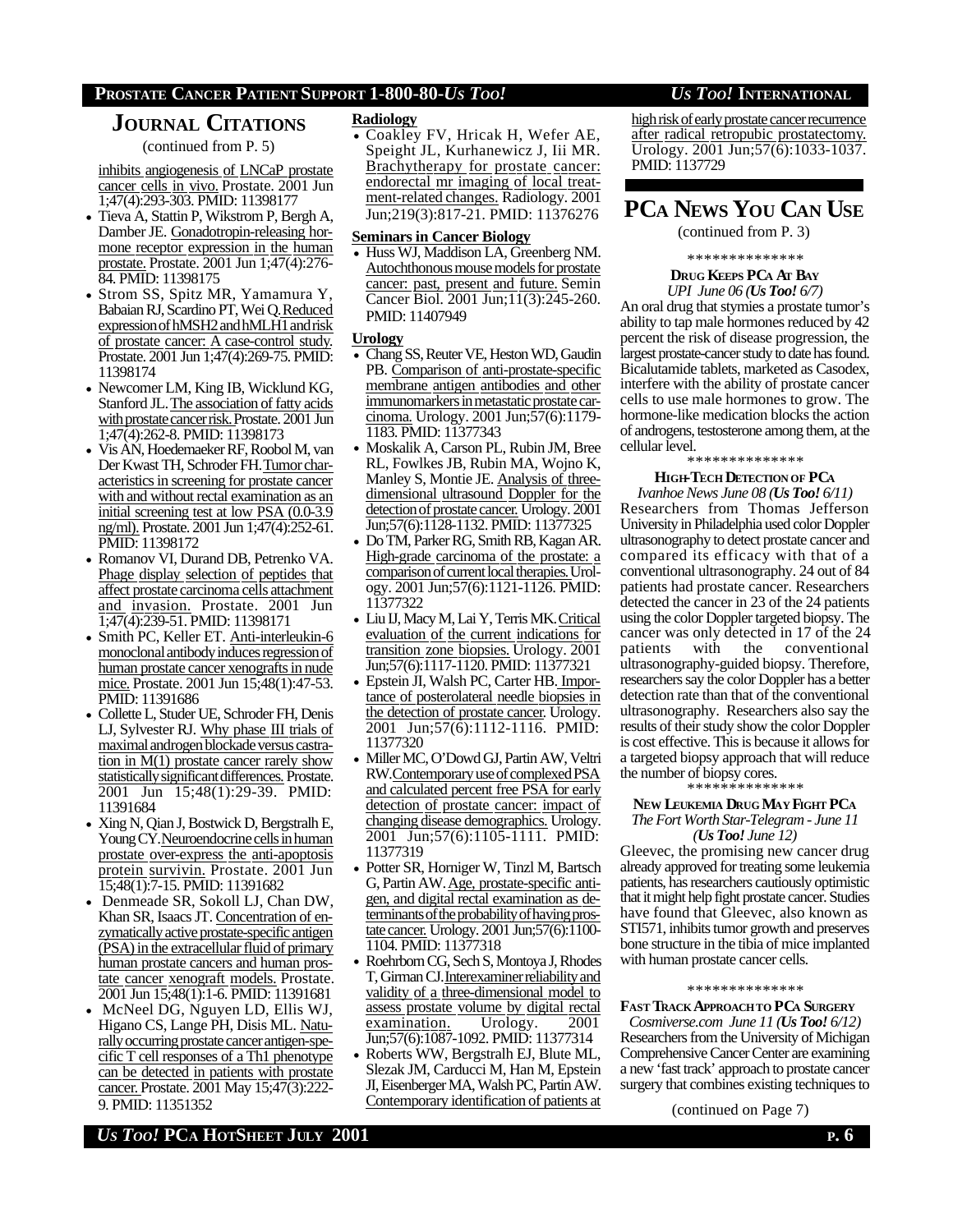## **YOU CAN MAKE THE DIFFERENCE!!** (continued from P. 1)

and support for critically needed PCa research, awareness, screening, treatment and palliative care as outlined in *Us Too!*'s strategic plan. PAP is also necessary to address a number of other PCa-related issues on the state and federal levels. For example, the promotion and establishment of state cancer advisory councils, the allocation of funds to enhance local PCa education/ awareness programs and legislation to guarantee insurance coverage for PCa screening and testing.

Several organizations (e.g. American Cancer Society (ACS) and National Prostate Cancer Coalition (NPCC)) have offices in Washington, DC. These offices are actively monitoring and "working the hill" concerning federal legislation which supports increased funding for the National Institutes of Health (NIH), National Cancer Institute (NCI), Center for Disease Control and Prevention (CDC) and Department of Defense (DOD) research funding programs. These efforts are necessary and will continue to be supported by *Us Too!.* However, *Us Too!* can also better influence national and state legislative matters through its extensive network at the grassroots level. Our limited resources dictate that we maximize our strength where it exists - at the local level. *Us Too!* members enjoy a unique opportunity and challenge in educating and working with local legislative offices to influence funding and legislation. These local units have the opportunity to expand relationships and open new communication channels on a personal, one-to-one level that many times is not available in Washington, DC. Congressional members are more readily able to see you and spend more time with you in their home districts without distractions. The old saying that all politics are local is grounded in reality. Legislators listen to voters in their home districts. This is true for state and federal legislators.

The *Us Too!* Board of Directors at its Spring Meeting approved the recommendations of its advocacy committee (Committee). The Committee envisioned *Us Too!* placing documents and software on the Web for use by its members. These "user-friendly" programs can generate letters and e-mails

#### to congress and state legislators, produce analysis and reports, create data files, measure alert program results, match street addresses with federal and state congressional districts, provide bio data on the representatives, provide their voting record and a host of other information. Some have questioned the value of this type of "electronic politicking", where offices of our political representatives at the state and/ or federal level are inundated with emails concerning an issue prompted by an organization's alert program. However, in some trial efforts it was clear that they *did* listen. After receiving a number of calls for these electronic letters concerning a PCa issue, these offices have often requested - "please stop the mail - we're going to support

your position". The Board believes that the interest that is reflected by the constituency on an issue does alert the representative and his/her staff to the issue at hand. Whether they read all the mail, count the pieces or weigh the mail, hearing from the grassroots does have a

greater effect than many of us realize.

The Board also approved the immediate implementation of the revised *Us Too!* Advocacy Program. The overall goal of this program is to identify, enlist and support a national team of prostate cancer advocates comprised of *Us Too!* chapter members, their families and others with an interest in increasing awareness of and advocacy for prostate cancer. The program will:

- Identify individuals willing to take on the role of Advocacy Coordinator
- Provide local and national training
- Give regular information updates
- Enhance an already powerful resource network of individuals that are able to effect change in public policy

The goal is for each *Us Too!* Chapter to have one chapter advocacy coordinator**.** This person will serve as the key point of contact within the support group and the larger community on federal and state legislation and other policy matters. He/she will:

- Attend local/national training e.g., "Train the Trainer" program
- Be given regular information updates on local and national issues affecting prostate cancer
- Establish voice and email "trees" within the chapter to expedite communications and alert the membership of pending legislative matters.
- Be asked to provide regular advocacy

## *US TOO!* **INTERNATIONAL VISIT US ON THE INTERNET AT WWW.USTOO.ORG**

updates at chapter meetings

- Identify other chapter members interested in participating in advocacy
- Manage letter writing and phone campaigns on a local basis
- Host elected officials at chapter meetings • Raise awareness via speeches/press releases/special events

Last but not least the *Us Too!* Board approved the recruitment of a full-time paid National Director of Advocacy to coordinate and assist the grassroots members who want to get involved in advocacy.

Now is the time to step forward. *YOU* can make the difference. Join *Us Too!'s* Advocacy Program today. Contact your chapter leader / facilitator and /or John Page, CEO *Us Too!* INTERNATIONAL, Inc at (630) 795-1002 (outside Chicago area call 1-800-80-UsToo), or e-mail jpage@ustoo.com

# **PCA NEWS YOU CAN USE**

(continued from P. 6)

get men out of the hospital and home within 24 hours of having their prostates removed, without making them less satisfied with their care or putting them at extra risk of complications. The finding comes from a study comparing a fast track prostate surgery pathway with a standard approach that keeps patients admitted to the hospital for up to three days. The study is the first of its kind. The 24 hour approach by UM stood up well to the prospective competition, coming through with high patient satisfaction rates and low complication rates nearly identical to those seen with standard care, according to senior author Martin Sanda, M.D.

\* \* \* \* \* \* \* \* \* \* \* \* \* \*

#### **PROSTATE WILL B<sup>E</sup> THE MOST COMMON TYPEOF CANCER IN 2020**

*The Daily Telegraph London June 25 (Us Too! 6/26)*

PROSTATE cancer is expected to become the most common form of the disease in the next 20 years, overtaking lung, breast and bowel cancers,. By 2020 prostate cancer in men will top the league table in the Western world, followed by breast cancer in women, according to an analysis by the Cancer Research Campaign.

#### \* \* \* \* \* \* \* \* \* \* \* \* \* \*

**For a daily e-mail on the latest PCa news subscribe to the free** *"Us Too! Prostate Cancer News You Can Use"*

**Visit: www.ustoo.org**

**P**. 7 *U<sub>S</sub>* **Too! <b>PCA H**OTSHEET JULY 2001 **for more information**